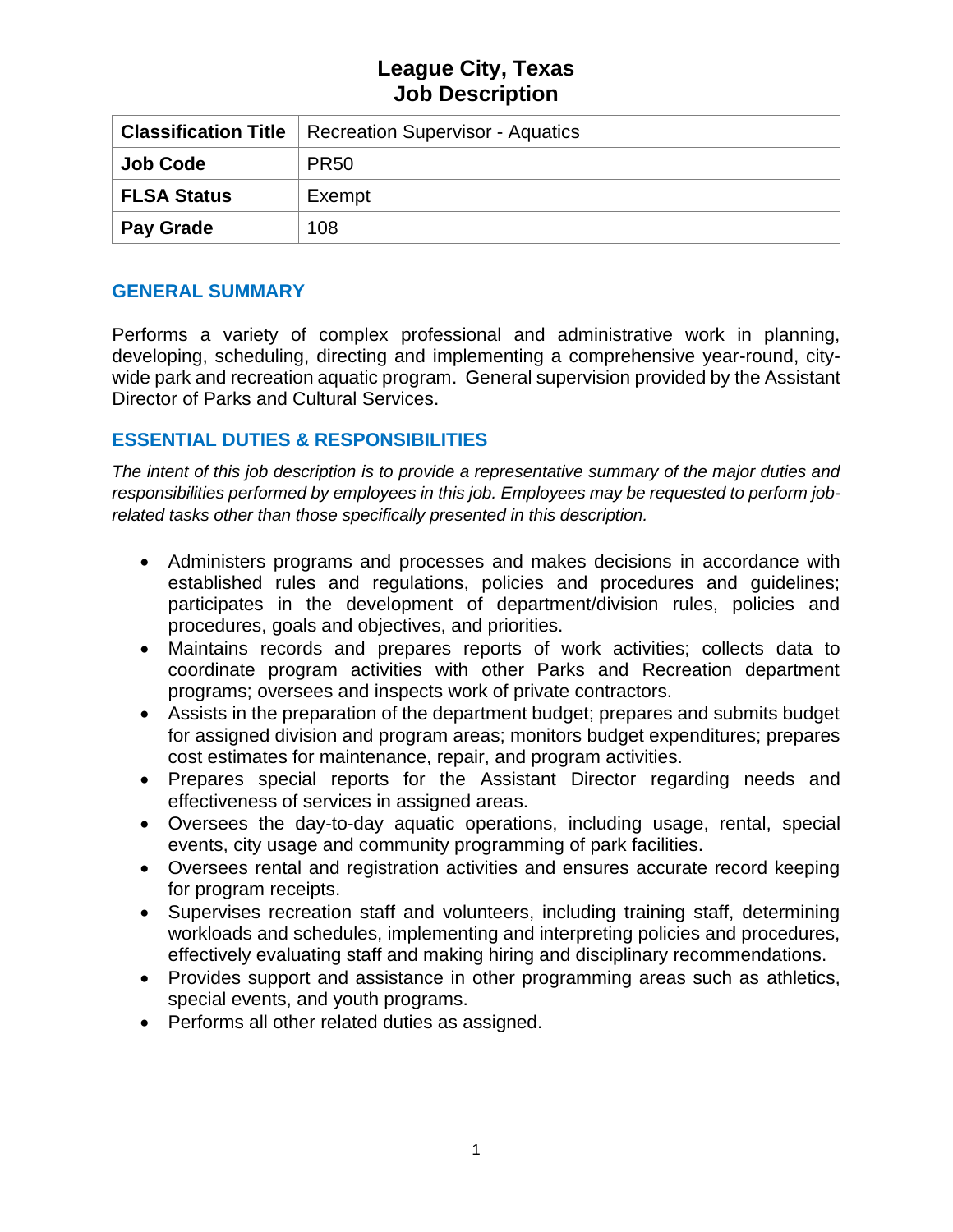|                    | <b>Classification Title</b>   Recreation Supervisor - Aquatics |  |
|--------------------|----------------------------------------------------------------|--|
| <b>Job Code</b>    | <b>PR50</b>                                                    |  |
| <b>FLSA Status</b> | Exempt                                                         |  |
| Pay Grade          | 108                                                            |  |

### **SUPERVISORY/BUDGET RESPONSIBILITIES:**

Supervises Recreation full-time, part-time, seasonal, and contract employees, and volunteers. Conducts supervisory responsibilities in accordance with the organization's policies and applicable laws. Responsibilities include interviewing, hiring, and training employees; planning, assigning, and directing work; appraising performance; rewarding and disciplining employees; addressing complaints and resolving problems.

## **MINIMUM QUALIFICATIONS**

### **Required:**

- Bachelor's degree is required. Bachelor's degree in Parks and Recreation or related field is preferred.
- Three years of experience in aquatics required.
- *Any combination of education, training, and experience, which provide the requisite knowledge, skills and abilities needed for this position, may be substituted or evaluated at the discretion of the City.*

## **Required Licenses or Certifications:**

• Valid Texas Driver's License.

## **COMPETENCIES FOR SUCCESSFUL PERFORMANCE OF JOB DUTIES**

#### **Knowledge of:**

- Knowledge of the principles and practices of modern parks and recreation programs.
- Knowledge of equipment and facilities required in a comprehensive park recreation program. Knowledge of the principles, practices, and methods of recreation management and park facilities.
- Knowledge of community recreation needs and resources.
- Knowledge of the principles and practices of office management, work organization, and supervision.

#### **Skill in:**

- Skills in various computer software programs.
- Skills in developing and implementing program enhancements and corrections.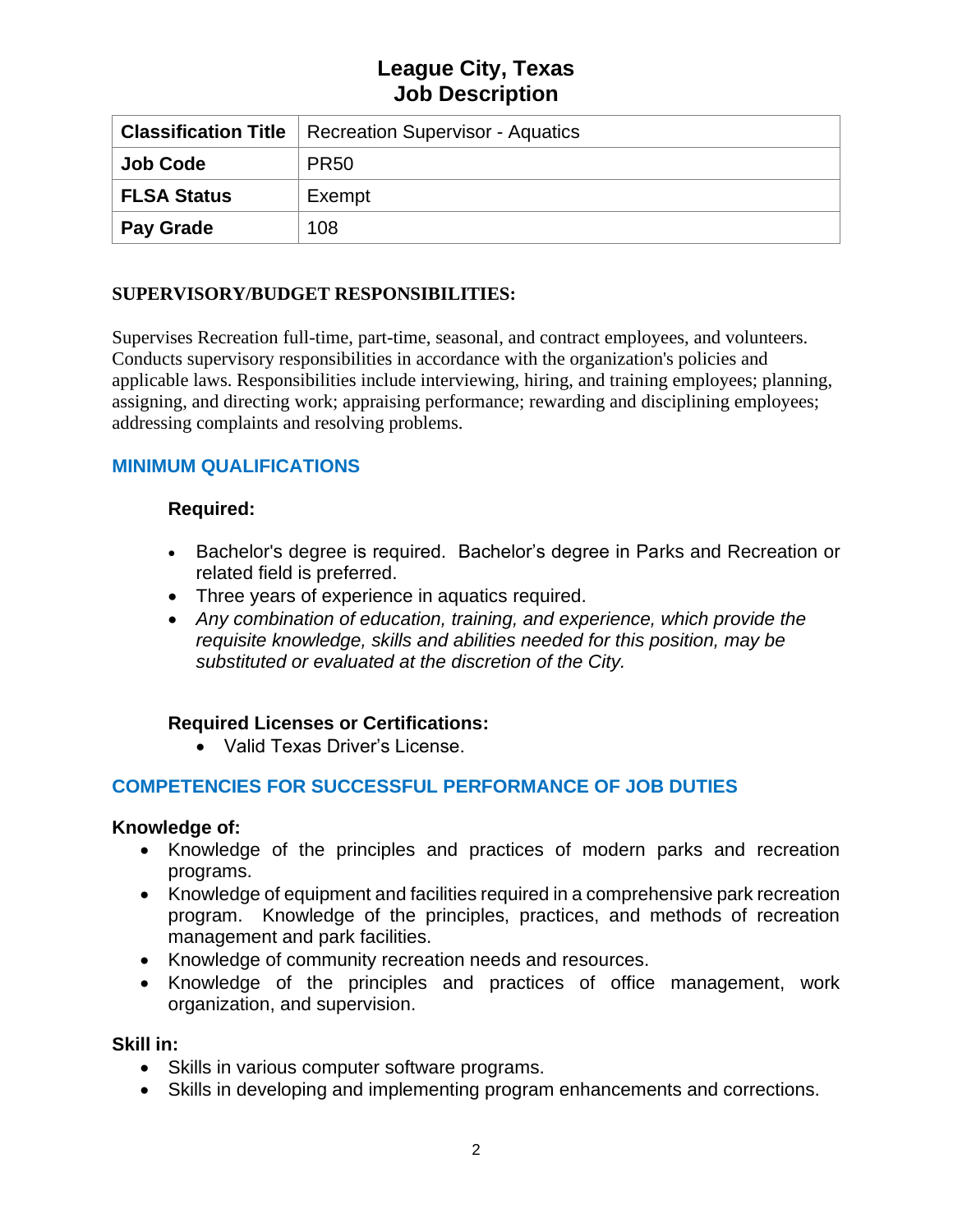|                    | <b>Classification Title</b>   Recreation Supervisor - Aquatics |  |
|--------------------|----------------------------------------------------------------|--|
| <b>Job Code</b>    | PR <sub>50</sub>                                               |  |
| <b>FLSA Status</b> | Exempt                                                         |  |
| <b>Pay Grade</b>   | 108                                                            |  |

• Skill in applying supervisory practices and performing lead responsibilities over others.

#### **Ability to:**

- Ability to communicate effectively verbally and in writing.
- Ability to establish and maintain effective working relationships with employees, supervisors, public/private agencies, and citizens.
- Ability to effectively communicate, both orally and in writing.
- Ability to work flexible hours including evenings and weekends.

## **WORK ENVIRONMENT/CONDITIONS**

*The work environment and exposures described here are representative of those an employee encounters while performing the essential functions of this job. Reasonable accommodations may be made to enable individuals with disabilities to perform the essential functions.*

| <b>Exposures</b>                                | <b>Seldom</b><br>or Never | <b>Sometimes or</b><br><b>Occasionally</b> | <b>Frequently</b><br>or Often |
|-------------------------------------------------|---------------------------|--------------------------------------------|-------------------------------|
| Individuals who are hostile or irate            |                           | x                                          |                               |
| Individuals with known violent backgrounds      | X                         |                                            |                               |
| Extreme cold (below 32 degrees)                 | X                         |                                            |                               |
| Extreme heat (above 100 degrees)                |                           | X                                          |                               |
| Communicable diseases                           | x                         |                                            |                               |
| Moving mechanical parts                         |                           | X                                          |                               |
| Fumes or airborne particles                     | x                         |                                            |                               |
| Toxic or caustic chemicals, substances or waste | x                         |                                            |                               |
| Loud noises (85+ decibels)                      |                           | X                                          |                               |

#### **PHYSICAL DEMANDS**

*The physical demands described here are representative of those that must be met by an employee to successfully perform the essential functions of this job. Reasonable accommodations may be made to enable individuals with disabilities to perform the essential functions.*

Tasks involve the ability to exert light to medium physical effort lifting up to 50 lbs. The position requires constant walking. Some tasks frequently involve sitting, carrying, crouching, foot controls, vision, pushing/pulling and balancing. Occasionally fine dexterity, reaching, handling, and climbing is required.